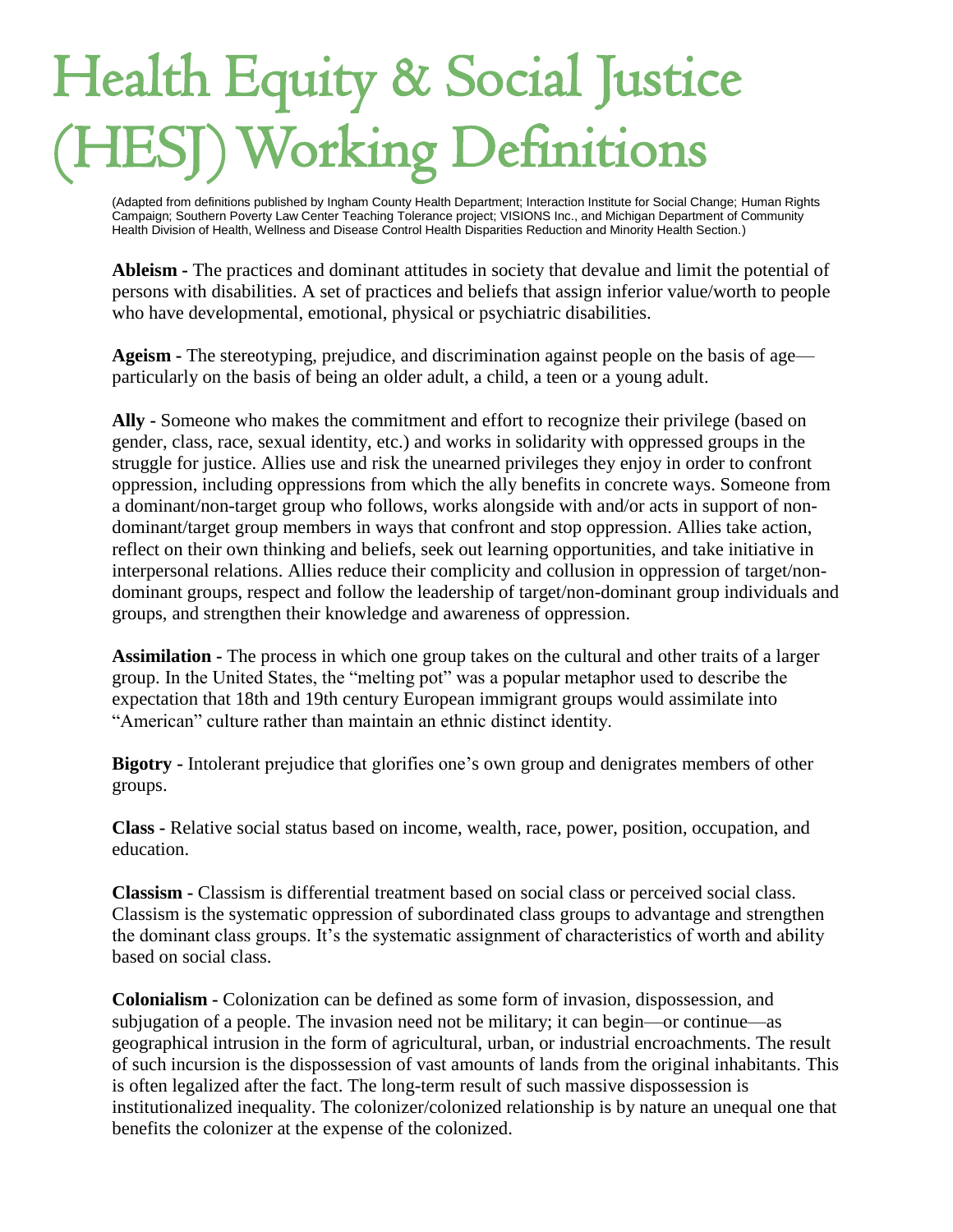**Cultural appropriation -** Theft of cultural elements for one's own use, commodification, or profit — including symbols, art, language, customs, etc. — often without understanding, acknowledgement, or respect for its value in the original culture. Results from the assumption of a dominant (i.e. white) culture's right to take other cultural elements.

**Cultural humility -** a process-oriented approach to developing cultural competency that involves maintaining an interpersonal stance that is open to others in relation to aspects of cultural identity that are most important. Three factors guide the journey toward cultural humility:

**Lifelong commitment to self-evaluation and self-critique**. Underlying this piece is the knowledge that we are never finished — we never arrive at a point where we are done learning. Therefore, we must be humble and flexible, bold enough to look at ourselves critically and desire to learn more. When we do not know something, are we able to say that we do not know? Willingness to act on the acknowledgement that we have not and will not arrive at a finish line is integral to this aspect of cultural humility as well. Understanding is only as powerful as the action that follows.

**Desire to correct power imbalances** where none ought to exist. Recognizing that each person brings something different to the proverbial table of life helps us see the value of each person. When practitioners interview clients, the client is the expert on his or her own life, symptoms and strengths. The practitioner holds a body of knowledge that the client does not; however, the client also has understanding outside the scope of the practitioner. Both people must collaborate and learn from each other for the best outcomes. One holds power in scientific knowledge, the other holds power in personal history and preferences.

**Aspiration to develop partnerships with people and groups who advocate for others**. Though individuals can create positive change, communities and groups can also have a profound impact on systems. We cannot individually commit to self-evaluation and fixing power imbalances without advocating within the larger organizations in which we participate. Cultural humility, by definition, is larger than our individual selves — we must advocate for it systemically.

**Cultural competence -** a set of congruent behaviors, knowledge, will, and skills that enable just and effective work in multicultural settings. Cultural competency is never fully achieved but is an ongoing process. Cultural competency can be developed by individuals, organizations, communities and beyond. Individuals develop their cultural competency by building knowledge, values, skills, and will that help them to -

- develop self-awareness and an understanding of one's own culture(s);
- understand and appreciate other cultures;
- facilitate understanding among people of different cultures;
- confront inconsistencies, biases and unconscious assumptions of cultures; and,
- take action to ensure fairness and access and correct for the results of historic inequities.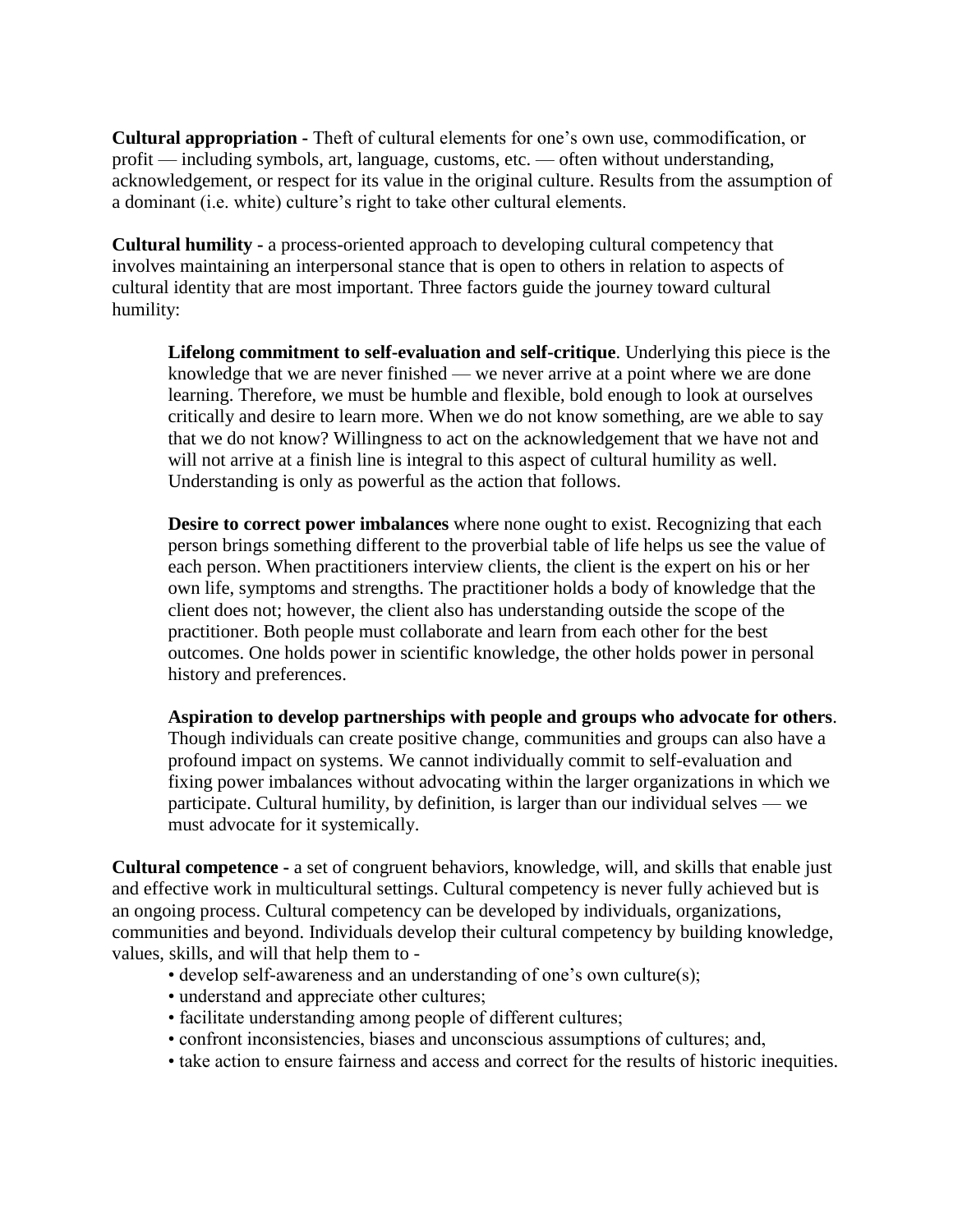Organizations develop their cultural competency by building the knowledge, values, skills, and will of individuals; and, by building equitable, accessible and inclusive organizational culture, expectations, policies, structures, systems and processes.

**Cultural racism -** Cultural racism refers to representations, messages, and stories conveying the idea that behaviors and values associated with white people or "whiteness" are automatically "better" or more "normal" than those associated with other racially defined groups. Cultural racism shows up in advertising, movies, history books, definitions of patriotism, and in policies and laws. Cultural racism is also a powerful force in maintaining systems of internalized supremacy and internalized racism. It does that by influencing collective beliefs about what constitutes appropriate behavior, what is seen as beautiful, and the value placed on various forms of expression. All of these cultural norms and values in the U.S. have explicitly or implicitly racialized ideals and assumptions (for example, what "nude" means as a color, which facial features and body types are considered beautiful, which child-rearing practices are considered appropriate.)

**Cultural white privilege -** A set of dominant cultural assumptions about what is good, normal, or appropriate that reflects Western European white world views and dismisses or demonizes other world views.

**Culture -** The values, beliefs, arts, customs, and languages that a group of people have discovered, invented, developed or inherited to address internal and external needs, and that comprise a way of life that can be taught, learned, reproduced, transformed, and passed on. Also defined as a social system of meaning and custom that is developed by a group of people to assure its adaptation and survival. Culture can be unspoken rules that shape values, beliefs, habits, patterns of thinking, behaviors, and styles of communication.

**Discrimination -** The unequal treatment of members of various groups based on race, gender, social class, sexual orientation, physical ability, religion and other categories. In the United States, the law makes it illegal to discriminate against someone on the basis of race, color, religion, national origin, or sex. The law also makes it illegal to retaliate against a person because the person complained about discrimination, filed a charge of discrimination, or participated in an employment discrimination investigation or lawsuit. The law also requires that employers reasonably accommodate applicants' and employees' sincerely held religious practices, unless doing so would impose an undue hardship on the operation of the employer's business.

**Elite -** An elite is a member of a relatively small group of people with the highest status in a society, or in some domain of activity, who have more privileges or power than other people due to their status. Elitism is believing in or promoting this sort of arrangement, whether that be in the academic world, politics, art, sports, or anywhere else.

**[Elitism](https://en.wikipedia.org/wiki/Elitism)** - The [belief](https://en.wikiquote.org/wiki/Belief) or [attitude](https://en.wikiquote.org/wiki/Attitude) that a select group of people with a certain [ancestry,](https://en.wikipedia.org/wiki/Ancestry) intrinsic [quality](https://en.wikiquote.org/wiki/Quality) or worth, higher [intellect,](https://en.wikiquote.org/wiki/Intellect) [wealth,](https://en.wikiquote.org/wiki/Wealth) specialized training or [experience,](https://en.wikiquote.org/wiki/Experience) or other distinctive [attributes](https://en.wikiquote.org/wiki/Attributes) are those whose influence or [authority](https://en.wikiquote.org/wiki/Authority) is greater than that of others; whose views on a matter are to be taken the most seriously or carry the most weight; whose views or actions are most likely to be constructive to [society](https://en.wikiquote.org/wiki/Society) as a whole; or whose extraordinary skills, abilities, or [wisdom](https://en.wikiquote.org/wiki/Wisdom) render them especially fit to govern. Elitism may be used to describe a situation in which power is concentrated in the hands of a limited number of people.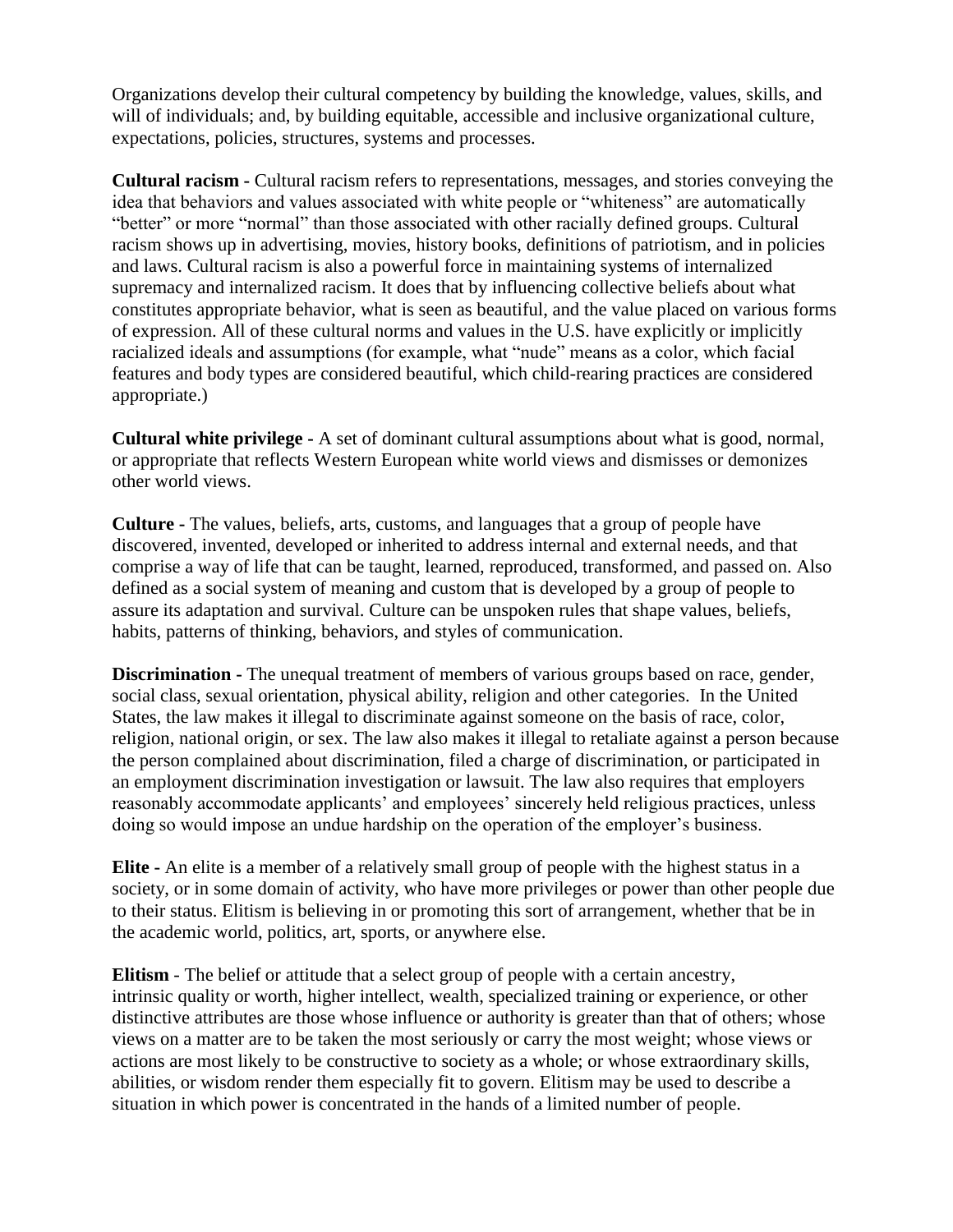**Equity -** All groups have access to the resources and opportunities necessary to eliminate opportunity and resource gaps, and thereby, improve the quality of their lives.

**Ethnicity -** A social construct that divides people into smaller social groups based on characteristics such as shared sense of group membership, values, behavioral patterns, language, political and economic interests, history, and ancestral geographical base. Affiliation with or membership in a social group that shares a common and distinctive culture, which can be defined by language or dialect, history, homeland, religion, mythology and ritual, cuisine, dressing style, and other common beliefs and practices.

**Genderism** / **gender binarism** - the social system or cultural belief that gender is a binary: that is, that there are, or should be, only two genders—masculine and feminine—with the aspects of one's gender inherently linked to one's genetic sex, or sex assigned at birth.

**Gender expression** - External appearance of one's gender identity, usually expressed through behavior, clothing, haircut or voice, and which may or may not conform to socially defined behaviors and characteristics typically associated with being either masculine or feminine.

**Gender identity** - One's innermost concept of self as male, female, a blend of both or neither; how individuals perceive their gender and what they call themselves. Gender identity can correlate with assigned sex at birth, or can differ from it. Common identity labels include man, woman, genderqueer, trans, and more.

**Gender variance/gender non-conformity -** A state in which a person's physical characteristics, behavioral characteristics, and/or sense of identity do not correspond with those typically associated with the person's biological sex, typical male/female characteristics or distinct masculine/feminine norms.

**Genderism / gender binarism** - The social system or cultural belief that gender is a binary: that is, that there are, or should be, only two genders with the aspects of one's gender inherently linked to one's genetic sex, or sex assigned at birth.

**Health determinants** - The range of behavioral, biological, socio-economic and environmental factors that influence the health status of individuals or populations.

**Health disparity** - Variation in rates of disease occurrence, disability and premature death between racially, ethnically, socioeconomically, sexually, and/or geographically defined population groups. Significant differences in the overall rate of disease incidence, prevalence, morbidity, mortality, or survival rates in a racial or ethnic population as compared to the health status of the general population, regardless of the underlying reasons for the differences.

**Health equity** - A fair, just distribution of the resources and opportunities need to achieve wellbeing.

**Health inequity** - Difference in distribution of health outcomes and health determinants between different population groups. Health inequities, which prevent health equity from being realized, are systemic, patterned, unnecessary, and avoidable differences in health outcomes, as opposed to random differences, and can be acted upon (Margaret Whitehead).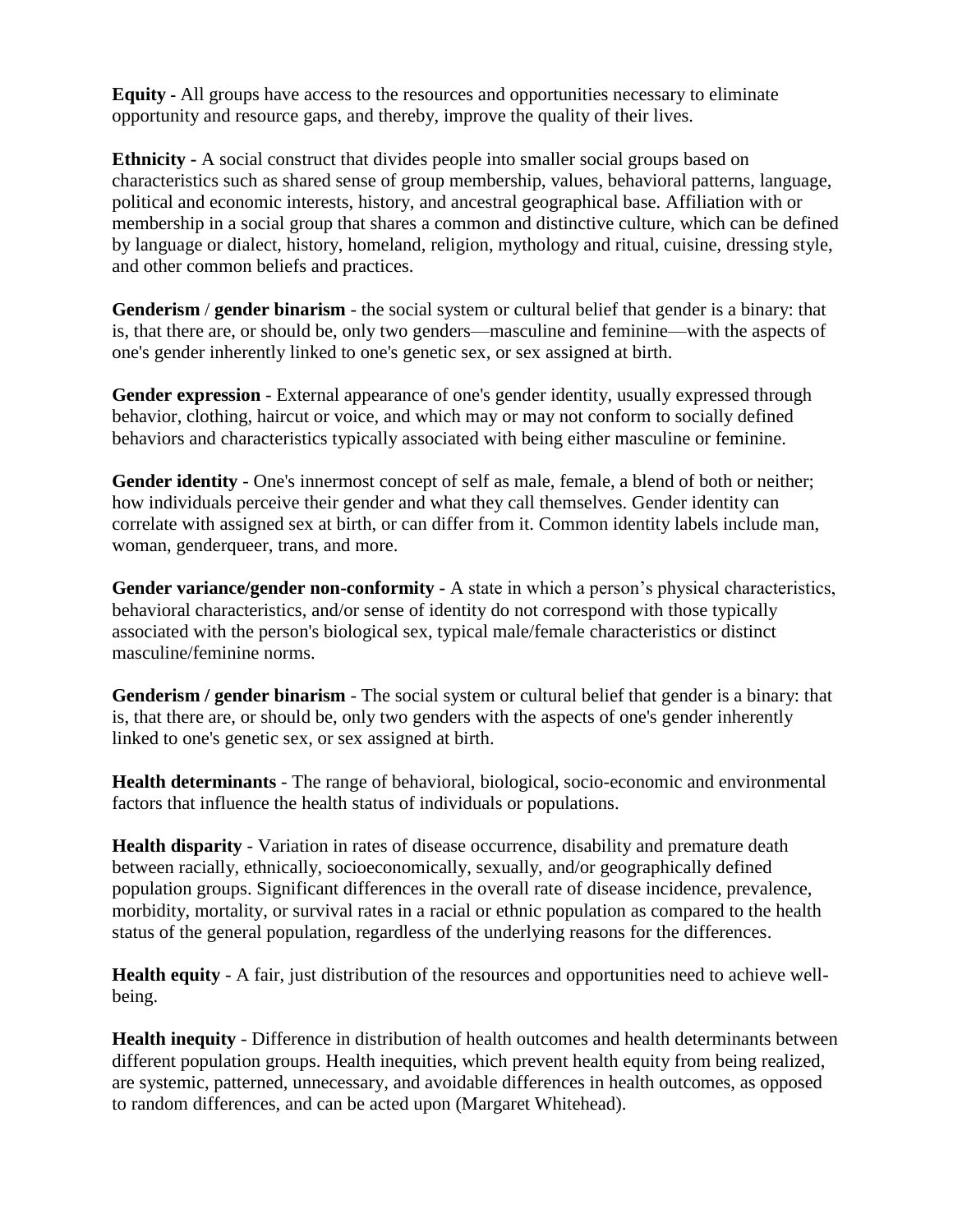**Heterosexism** - The societal/cultural, institutional and individual beliefs and practices that privilege heterosexuals and subordinate and denigrate lesbians, gay men and bisexual/pansexual people. The critical element that differentiates heterosexism (or any other "ism") from prejudice and discrimination is the use of institutional power and authority to support prejudices and enforce discriminatory behaviors in systematic ways with far-reaching outcomes and effects.

**Implicit bias -** Also known as unconscious or hidden bias, implicit biases are negative associations that people unknowingly hold. They are expressed automatically, without conscious awareness. Many studies have indicated that implicit biases affect individuals' attitudes and actions, thus creating real-world implications, even though individuals may not even be aware that those biases exist within themselves. Notably, implicit biases have been shown to trump individuals' stated commitments to equality and fairness, thereby producing behavior that diverges from the explicit attitudes that many people profess. The Implicit Association Test (IAT) is often used to measure implicit biases with regard to race, gender, sexual orientation, age, religion, and other topics.

**Inclusion -** A value and practice of ensuring that people feel they belong and that their input is valued by the whole (group, organization, society, system, etc.), particularly regarding decisions that affect their lives. Authentically bringing traditionally excluded individuals and/or groups into processes, activities, and decision/policy making in a way that shares power.

**Individual racism -** Individual racism refers to the beliefs, attitudes, and actions of individuals that support or perpetuate racism. Individual racism can be deliberate, or the individual may act to perpetuate or support racism without knowing that is what he or she is doing.

## **Examples -**

• Telling a racist joke, using a racial epithet, or believing in the inherent superiority of whites over other groups;

• Avoiding people of color whom you do not know personally, but not whites whom you do not know personally (e.g., white people crossing the street to avoid a group of Latino/a young people; locking their doors when they see African American families sitting on their doorsteps in a city neighborhood; or not hiring a person of color because "something doesn't feel right");

• Accepting things as they are (a form of collusion).

**Institutional racism -** Institutional racism refers specifically to the ways in which institutional policies and practices create different outcomes for different racial groups. The institutional policies may never mention any racial group, but their effect is to create advantages for whites and oppression and disadvantage for people from groups classified as people of color.

## **Examples -**

• Government policies that explicitly restricted the ability of people to get loans to buy or improve their homes in neighborhoods with high concentrations of African Americans (also known as "red-lining").

• City sanitation department policies that concentrate trash transfer stations and other environmental hazards disproportionately in communities of color.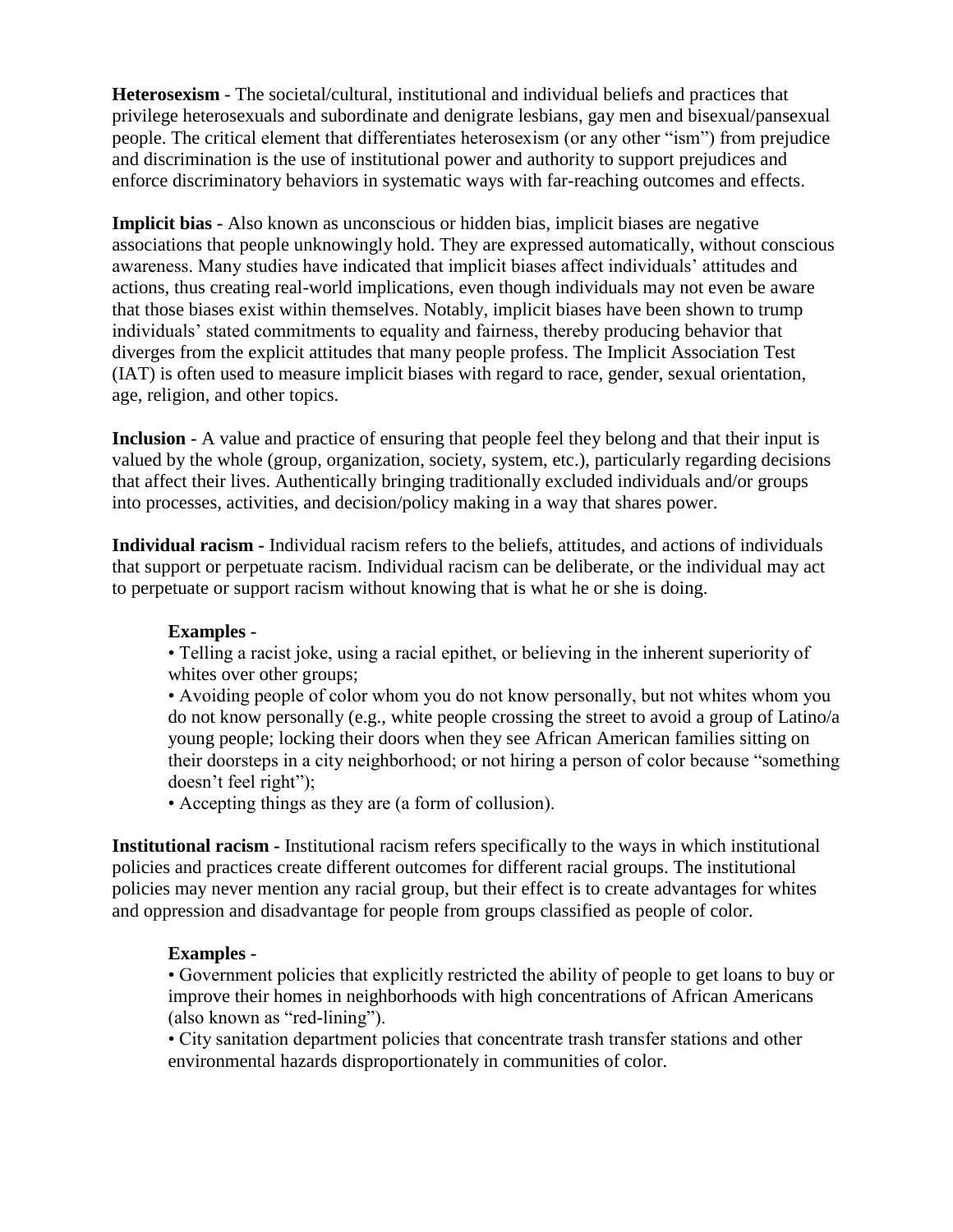**Internalized oppression -** A system of disadvantage that includes people who are the targets of oppression internalizing a set of develop ideas, beliefs, actions and behaviors that support or collude with oppression and in which individuals, institutions and communities are often unconsciously and habitually rewarded for supporting unjust privilege and power imbalances and punished and excluded when they do not.

**Internalized racism -** Internalized racism occurs when a group oppressed by racism supports the supremacy and dominance of the dominating group by maintaining or participating in the set of attitudes, behaviors, social structures and ideologies that undergird the dominating group's power. It involves four essential and interconnected elements:

**Decision-making** - Due to racism, people of color do not have the ultimate decisionmaking power over the decisions that control our lives and resources. As a result people of color may think white people know more about what needs to be done for us than we know ourselves. On an interpersonal level, we may not support each other's authority and power, especially if it is in opposition to the dominating racial group. Structurally, there is a system in place that rewards people of color who support white supremacy and power and coerces or punishes those who do not.

**Resources** - Resources, broadly defined (e.g. money, time, etc.), are unequally in the hands and under the control of white people. Internalized racism makes it difficult for people of color to get access to resources for our own communities and to control the resources of our community. We learn to believe that serving and using resources for ourselves and our particular community is not serving "everybody."

**Standards** - With internalized racism, the standards for what is appropriate or "normal" that people of color accept are white or Eurocentric standards. We have difficulty naming, communicating, and living up to our deepest standards and values, and holding ourselves and each other accountable to them.

**Naming the problem** - There is a system in place that misnames the problem of racism as a problem of or caused by people of color and blames the disease— emotional, economic, political, etc.—on people of color. With internalized racism, people of color might, for example, believe we are more violent than white people and not consider statesanctioned political violence or the hidden or privatized violence of white people and the systems they put in place and support.

**Interpersonal racism -** Interpersonal racism occurs between individuals. Once we bring our private beliefs into our interaction with others, racism is now in the interpersonal realm. Examples - public expressions of racial prejudice, hate, bias and bigotry between individuals.

**Interpersonal white privilege -** Behavior between people that consciously or unconsciously reflects white superiority or entitlement.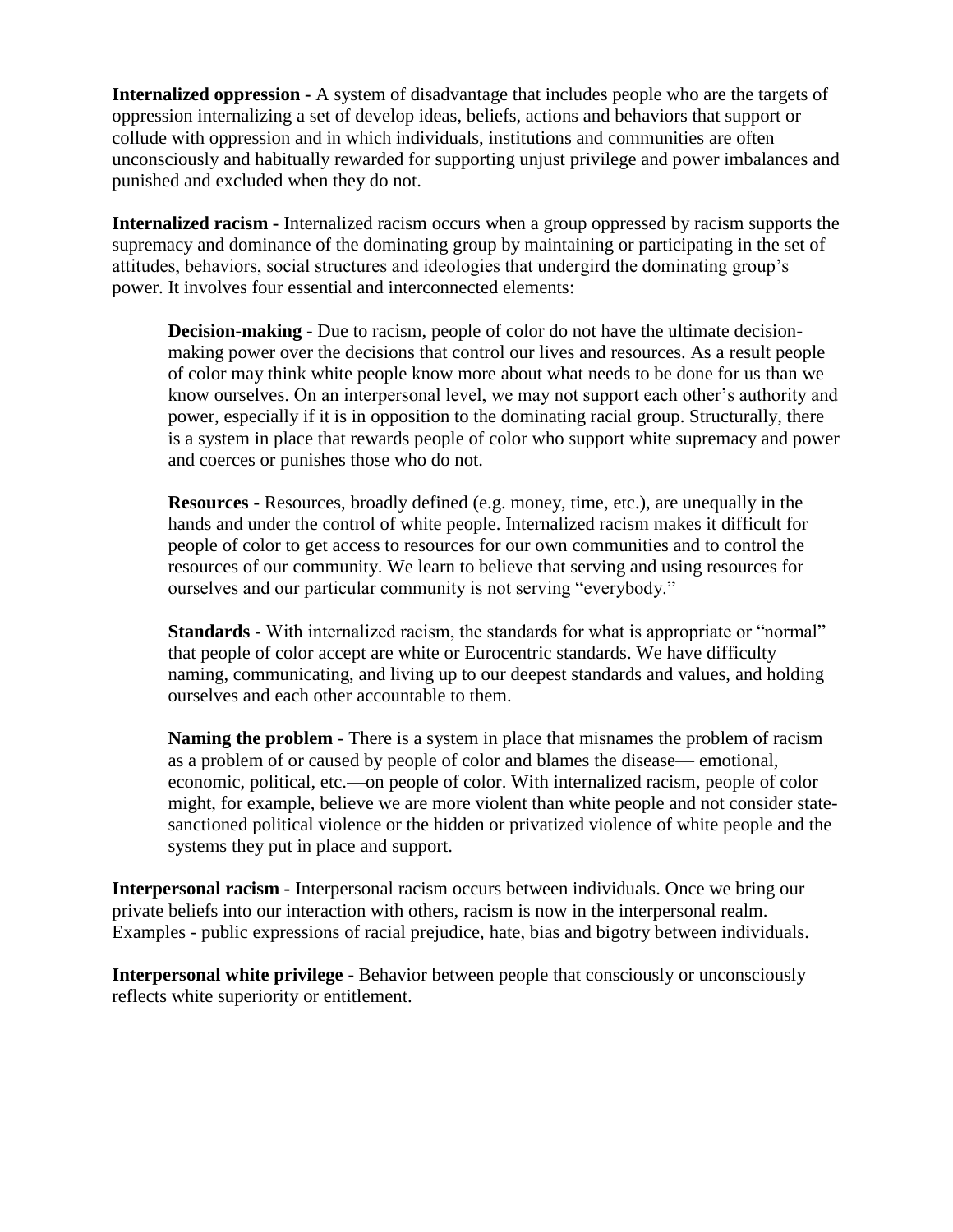**Intersectionality -** An approach largely advanced by women of color, arguing that classifications such as gender, race, class, and others cannot be examined in isolation from one another; they interact and intersect in individuals' lives, in society, in social systems, and are mutually constitutive. Exposing one's multiple identities can help clarify the ways in which a person can simultaneously experience privilege and oppression. For example, a Black woman in America does not experience gender inequalities in exactly the same way as a white woman, nor racial oppression identical to that experienced by a Black man. Each race and gender intersection produces a qualitatively distinct life.

**Institutional white privilege -** Policies, practices, and behaviors of institutions (ie. schools, banks, courts, non-profits) that have the effect of maintaining or increasing accumulated advantages for those groups currently defined as white, and maintaining or increasing disadvantages for those racial or ethnic groups not defined as white. The ability of institutions to survive and thrive even when their policies, practices, and behaviors maintain, expand, or fail to redress accumulated disadvantages and/or inequitable outcomes for people of color.

**Linguistic oppression** - The unfair treatment of an individual based solely on his or her use of language, including use of English as a second language.

**LGBTQIA** - An acronym which stands for "Lesbian, Gay, Bisexual, Transgender, Queer or Questioning, Intersex, Asexual"

**Movement building -** The effort of social change agents to engage power holders and the broader society in addressing a systemic problem or injustice while promoting an alternative vision or solution. Movement building requires a range of intersecting approaches through a set of distinct stages over a long-term period of time. Through movement building, organizers can:

- Propose solutions to the root causes of social problems;
- Enable people to exercise their collective power;
- Humanize groups that have been denied basic human rights and improve conditions for the groups affected;
- Create structural change by building something larger than a particular organization or campaign; and
- Promote visions and values for society based on fairness, justice and democracy.

**Non-target groups** - Groups most likely to receive unearned privileges and benefits because of group membership. In the United States, non-target groups include "white" people, people born into family wealth, people with high incomes, cisgender men (men born with male sex organs who present as "masculine"), heterosexuals, people without disabilities, Christians, young people, older adults, people with college degrees or high status in an organization, veterans of wars besides the Vietnam war, and people who speak English as their first language.

**Oppression -** Systemic devaluing, undermining, marginalizing, and disadvantaging of certain social identities in contrast to the privileged norm; when some people are denied something of value, while others have ready access. The act of crushing or burdening by abuse of authority or power, or of burdening spiritually or mentally. Oppression can be described according to the following four levels:

**1) Personal** – Feelings, beliefs and values. 2) **Interpersonal** – Actions, behaviors, language. 3) **Institutional** – Rules, policies, procedures. 4) **Cultural** – Collective ideas about what is normal, true, right and beautiful.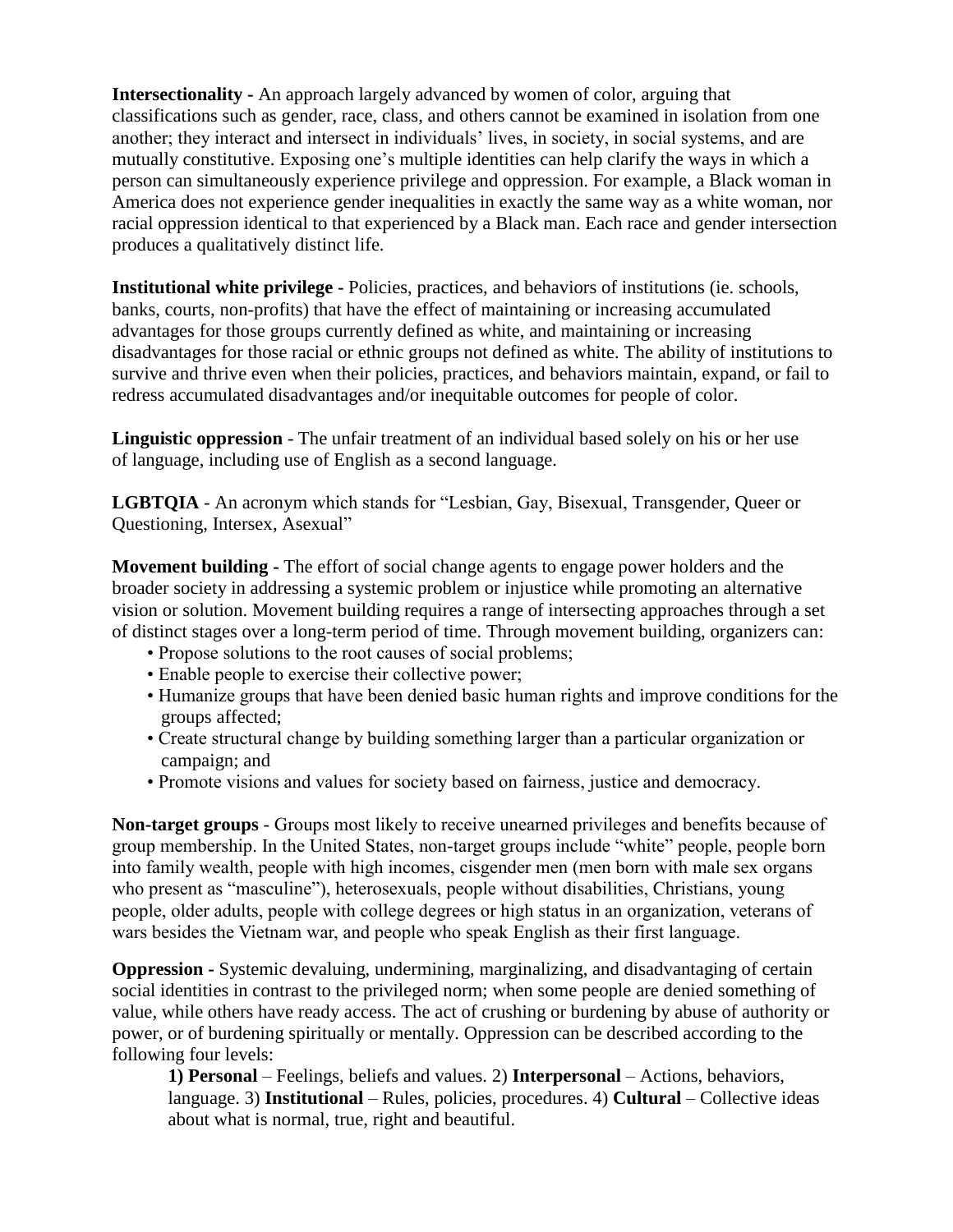**Power** – The capacity of individuals or groups to bring about change by:

• influencing people – "I/we can persuade others (individuals or groups) to do or refrain from doing something."

• affecting one's environment – "I /we can manipulate, change or control our environment<sup>"</sup>

- addressing personal or group needs "I/we can ensure that our needs are met."
- pursuing desires "I/we can take steps to get what we want."

• protecting interests – "I/we can make sure that we and what's important to us are protected."

• defining issues, set agendas, and expand or limit the scope of discussion – "I/we can determine what is discussed, how issues are framed, and what is on/off the table for discussion."

• determining who can participate in decision making and how – "I/we can decide who will make decisions and whose input will be considered."

Power is multi-dimensional and can be exercised by individuals, groups, organizations and systems. Power is not a fixed asset that people possess. Rather, it is socially constructed, understood, and legitimized through social relationships among individuals and groups of people. Neither inherently negative nor positive power can be developed and exercised either as "power over" or as "power with" others. It can be generated, redistributed, or shared. Power can be exercised in ways that affirm human dignity, protect individuals, and groups from oppression, and support a just and sustainable distribution of resources. Alternatively, power can be exercised in ways that undermine human dignity, oppress or disenfranchise individuals and groups, and maintain unfair, unsustainable distributions of resources.

People and groups gain power through many sources, including -

- being in a legally or institutionally protected group or having legally defined rights;
- having a position or role that gives one authority or responsibility to do certain things;
- having expertise or technical knowledge;
- being able to influence people by having gained their respect or admiration;

• having the capacity (real or perceived) to coerce, punish or employ physical force or to decide who will be punished or hurt;

- having the capacity (real or perceived) to decide who is rewarded and how;
- having control over resources needed to meet one's own/one's communities' needs or satisfy desires;
- have "moral authority" (need to describe this) or,
- having the ability to decide how and for whose benefit public resources are used.

Power is unequally distributed globally and in U.S. society; some individuals or groups wield greater power than others, thereby allowing them greater access and control over resources. Wealth, whiteness, citizenship, patriarchy, heterosexism, and education are a few key social mechanisms through which power operates. Although power is often conceptualized as *power over* other individuals or groups, other variations are *power with* (used in the context of building collective strength) and *power within* (which references an individual's internal strength).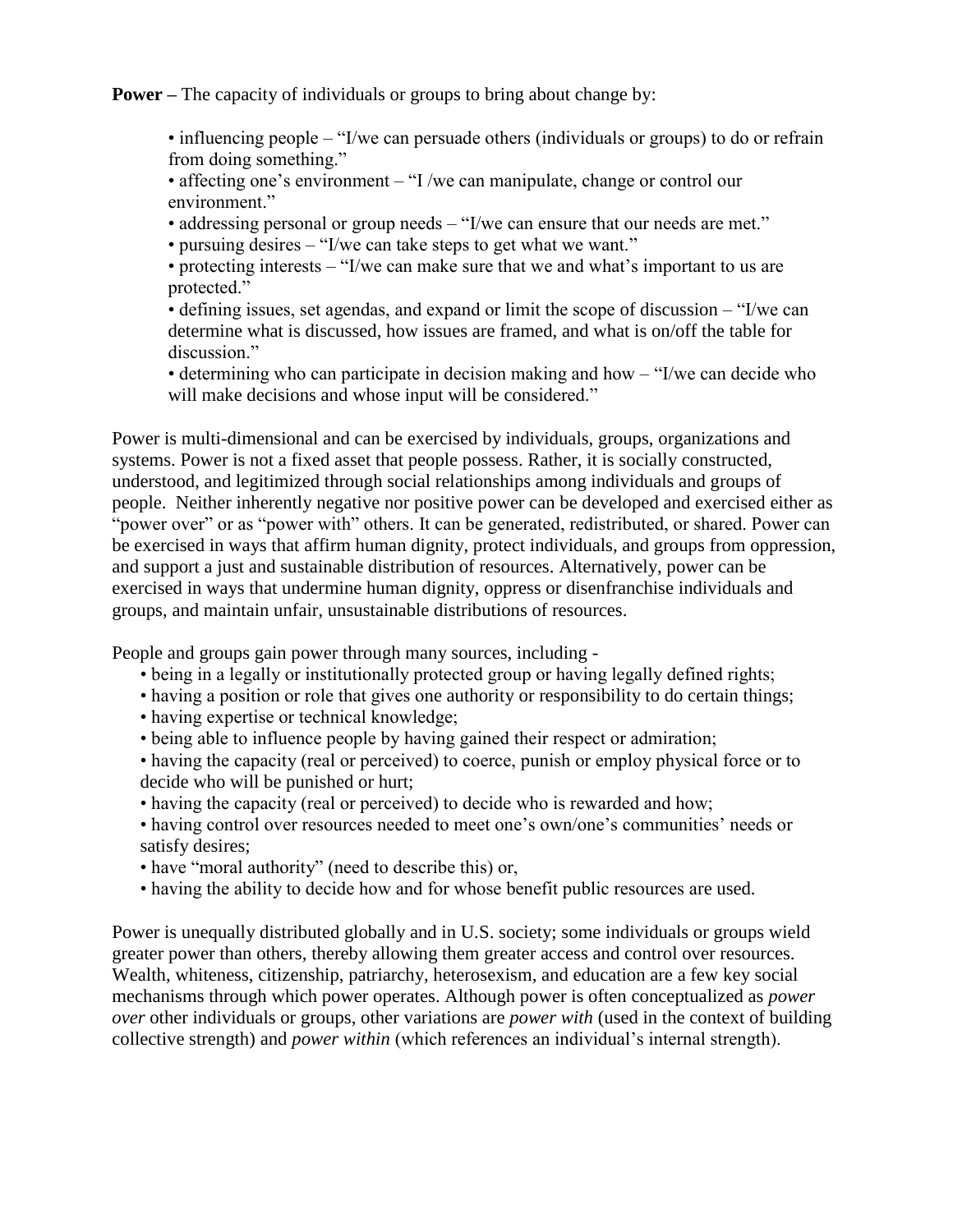**Prejudice -** A pre-judgment or unjustifiable, and usually negative, attitude of one type of individual or groups toward another group and its members. Such negative attitudes are typically based on unsupported generalizations (or stereotypes) that deny the right of individual members of certain groups to be recognized and treated as individuals with individual characteristics.

**Primary prevention -** The prevention of diseases and conditions before their biological onset.

**Race** - In the United States, the concept of race was created by descendants of European colonizers and merchants to assert that skin color, facial structure, eye shape and hair shape are linked with propensity for behaviors, abilities and attitudes. At its origins, the concept of race in the U.S. assigned the most desirable propensities toward European-looking people with lightcolored skin. The concept of race was created and used to justify social and economic oppression of blacks and other people of color by whites. While race is a human-made idea without actual scientific foundations, ideas of racial inferiority and superiority have perpetuated racial stereotypes and unequal access to land, resources and government decision-making for the entirety of U.S. history. Race is a socially constructed way of grouping people, based on skin color and other apparent physical differences, which has no genetic or scientific basis. It is also a political construct created to concentrate power with "white" people and legitimize dominance over "non-white" people.

**Racial and ethnic identity -** An individual's awareness and experience of being a member of a racial and ethnic group; the racial and ethnic categories that an individual chooses to describe him or herself based on such factors as biological heritage, physical appearance, cultural affiliation, early socialization and personal experience.

**Racial equity -** Racial equity is the condition that would be achieved if one's racial identity no longer predicted, in a statistical sense, how one fares. When we use the term, we are thinking about racial equity as one part of racial justice, and thus we also include work to address root causes of inequities not just their manifestation. This includes elimination of policies, practices, attitudes and cultural messages that reinforce differential outcomes by race or fail to eliminate them.

**Racial justice -** The creation and proactive reinforcement of policies, practices, attitudes, and actions that produce equitable power, access, opportunities, treatment, impacts, and outcomes for all people, regardless of race.

**Racial identity development theory –** A concept that describes how people in various racial groups and with multiracial identities form their particular self-concept. It also describes some typical phases in remaking that identity based on learning and awareness of systems of privilege and structural racism, cultural and historical meanings attached to racial categories, and factors operating in the larger socio-historical level (e.g. globalization, technology, immigration, and increasing multiracial population).

**Racial healing –** Restoration of health, soundness, and spiritual wholeness; reparation that sets things right.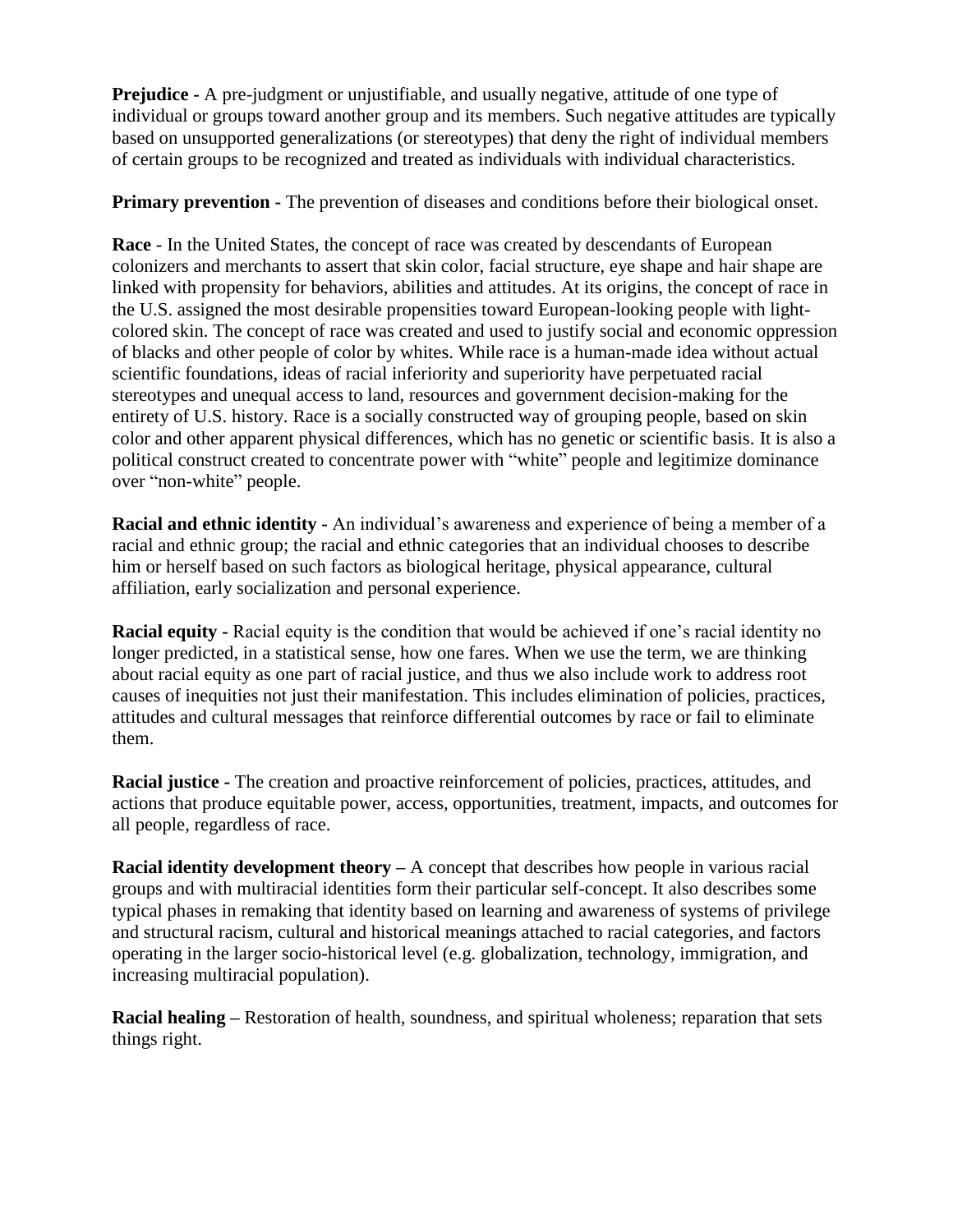**Racial reconciliation –** Reconciliation involves three ideas. First, it recognizes that racism in America is both systemic and institutionalized, with far–reaching effects on both political engagement and economic opportunities for minorities. Second, reconciliation is engendered by empowering local communities through relationship- building and truth–telling. Lastly, justice is the essential component of the conciliatory process—justice that is best termed as restorative rather than retributive, while still maintaining its vital punitive character.

**Racism –** Oppression based on the socially constructed concept of race exercised by the dominant racial group (white people) over non-dominant racial groups (people of color). An organized system, rooted in an ideology of inferiority that categorizes, ranks, and differentially allocates societal resources to human population groups. Racism in the United States results in grater advantages for groups historically or currently defined as white, and fewer advantages for groups historically or currently defined as non-white (African, Asian, Hispanic, Native American, etc.) Some define racism as prejudice plus power that allows racism to recreate itself generation after generation via systems that perpetuate racial inequity, so that, even in the absence of racist actors or motives in those systems, racial differences in opportunities are perpetuated. Racism can be acted upon and/or felt at four levels:

**Internalized racism** is the set of private beliefs, prejudices, and ideas that individuals have about the superiority of whites and the inferiority of people of color. Among people of color, it manifests as internalized oppression. Among whites, it manifests as internalized racial superiority.

**Interpersonal racism** is the expression of racism between individuals.

**Institutional racism** is discriminatory treatment, unfair policies and practices, inequitable opportunities and impacts within organizations and institutions, based on race.

**Structural racism** is a system in which public policies, institutional practices, cultural representations, and other norms work in various, often reinforcing ways to perpetuate racial group inequality.

**Religious oppression** - The systematic subordination of minority religions by the dominant Christian majority.

**Reparations -** States have a legal duty to acknowledge and address widespread or systematic human rights violations, in cases where the state caused the violations or did not seriously try to prevent them. Reparations initiatives seek to address the harms caused by these violations. They can take the form of compensating for the losses suffered, which helps overcome some of the consequences of abuse. They can also be future oriented—providing rehabilitation and a better life to victims—and help to change the underlying causes of abuse. Reparations publicly affirm that victims are rights-holders entitled to redress.

**Root causes of health inequities** – Racism, classism, heterosexism and other forms oppression that lead to unequal distribution and access to resources such as a living wage, health care and quality education and housing.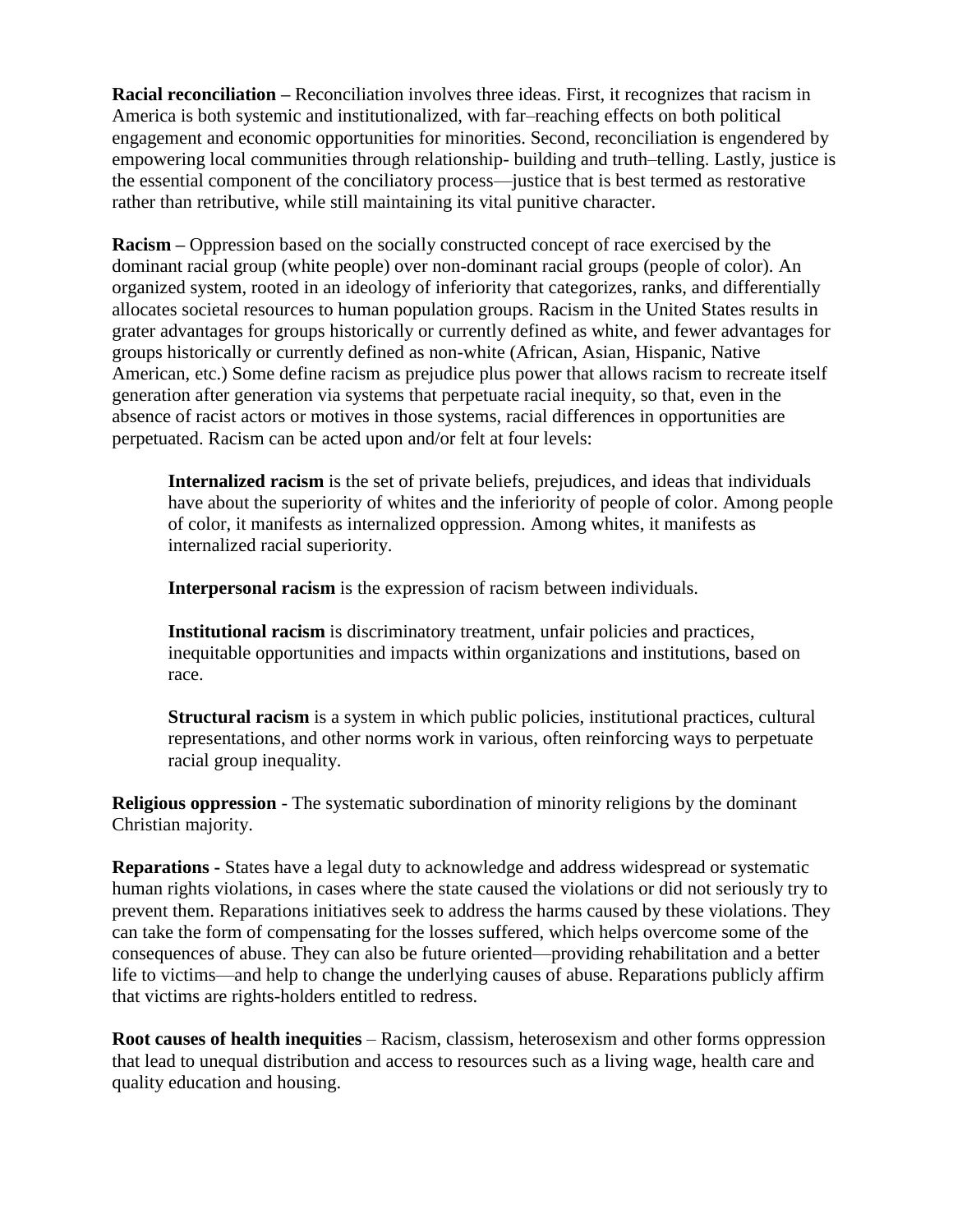**Sexism** - The societal/cultural, institutional and individual beliefs and practices that privilege men and subordinate and denigrate women.

**Sexual minority** - A person whose sexual identity or orientation differs from the majority of the surrounding society. Refers to LGBTQ, androgynous, intersex, gender fluid, and genderqueer/ non-binary individuals.

**Sexual orientation** - An inherent or immutable enduring emotional, romantic or sexual attraction to other people.

**Social determinants of health** - Conditions in which people are born, grow up, live and age, including - household income and wealth, educational opportunities, neighborhood characteristics, social inclusion, and access to medical care. The economic and social conditions that influence the health of individuals, communities, and jurisdictions as a whole.

**Social justice** - The absence of unfair, unjust advantage or privilege based on racial classifications, ethnicity, gender, sexual orientation, gender expression or other forms of difference. A world which affords individuals and groups fair treatment and an equitable share of the benefits of society.

**Stereotype -** A standardized mental picture that is held in common about members of a group that represents an oversimplified opinion, attitude, or unexamined judgment, without regard to individual difference.

**Structural racialization -** Structural racialization connotes the dynamic process that creates cumulative and durable inequalities based on race. Interactions between individuals are shaped by and reflect underlying and often hidden structures that shape biases and create disparate outcomes even in the absence of racist actors or racist intentions. The presence of structural racialization is evidenced by consistent differences in outcomes in education attainment, family wealth and even life span.

**Structural racism -** Structural Racism is a system in which public policies, institutional practices, cultural representations, and other norms work in various, often reinforcing ways to perpetuate racial group inequality. It is the normalization and legitimization of an array of dynamics – historical, cultural, institutional and interpersonal – that routinely advantage "white" people while producing cumulative and chronic adverse outcomes for people of color. Structural racism encompasses the entire system of white domination, diffused and infused in all aspects of society including its history, culture, politics, economics and entire social fabric. Structural racism is more difficult to locate in a particular institution because it involves the reinforcing effects of multiple institutions and cultural norms, past and present, continually reproducing old and producing new forms of racism. Structural racism is the most profound and pervasive form of racism. All other forms of racism emerge from structural racism.

*For example, we can see structural racism in the many institutional, cultural and structural factors that contribute to lower life expectancy for African American and Native American men, compared to white men. These include higher exposure to environmental toxins, dangerous jobs and unhealthy housing stock, higher exposure to and more lethal consequences for reacting to violence, stress and racism, lower rates of health care coverage, access and quality of care and systematic refusal by the nation to fix these things.*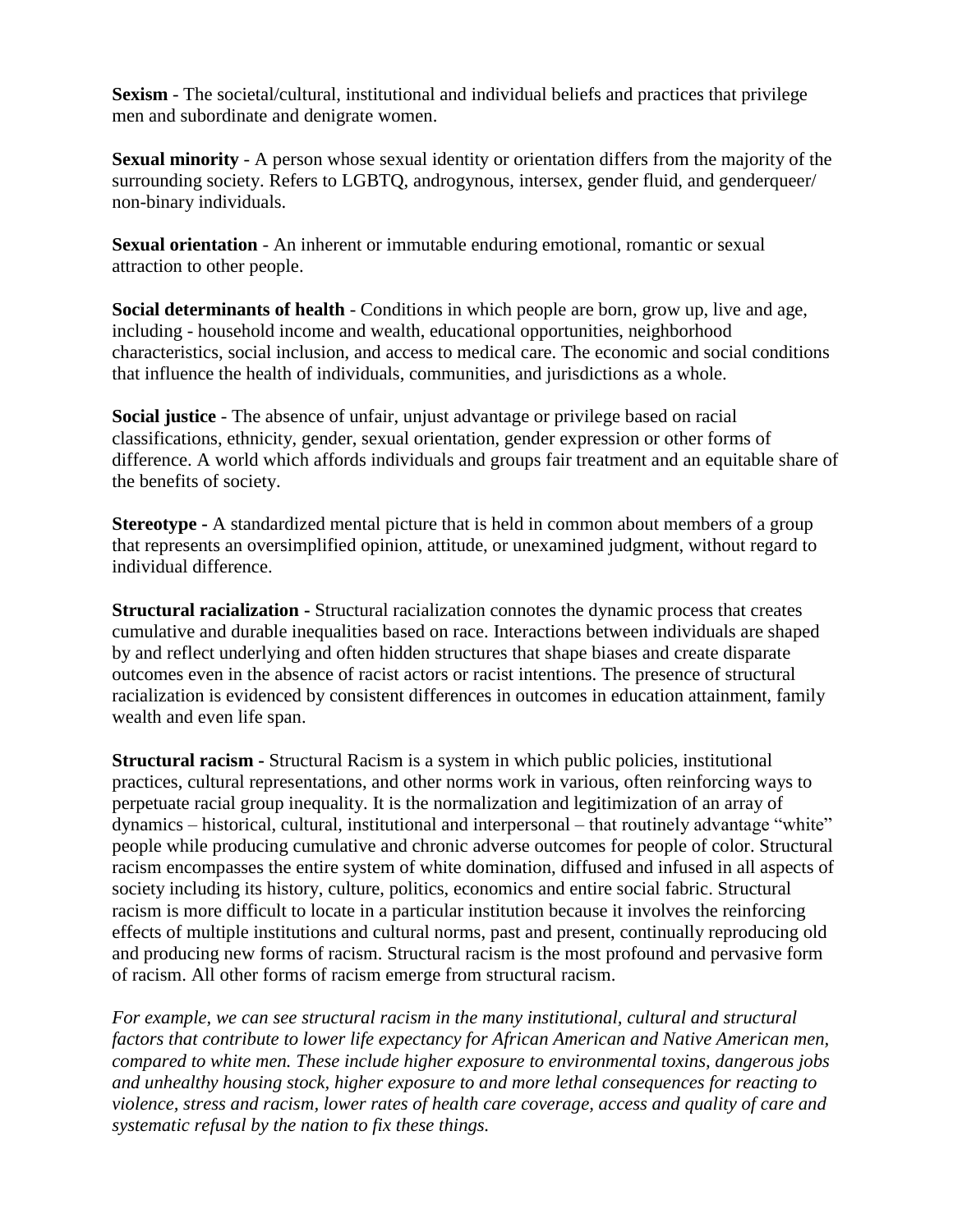**Structural white privilege -** A system of white domination that creates and maintains belief systems that make current racial advantages and disadvantages seem normal. The system includes powerful incentives for maintaining white privilege and its consequences, and powerful negative consequences for trying to interrupt white privilege or reduce its consequences in meaningful ways. The system includes internal and external manifestations at the individual, interpersonal, cultural and institutional levels. The accumulated and interrelated advantages and disadvantages of white privilege that are reflected in racial/ethnic inequities in life expectancy and other health outcomes, income and wealth and other outcomes, in part through different access to opportunities and resources. These differences are maintained in part by denying that these advantages and disadvantages exist at the structural, institutional, cultural, interpersonal and individual levels and by refusing to redress them or eliminate the systems, policies, practices, cultural norms and other behaviors and assumptions that maintain them.

**Target groups** – Groups that are historically targeted as "less than" because of their "race", ethnicity, gender, gender identity, sexual orientation, role, class, ability and other factors. In the United States, target groups include people of color, people born into families with low incomes, people with low incomes, women, transgender people, non-binary and other gender nonconforming people, lesbian, gay and bisexual/pansexual people, Muslims, Jews, atheists, agnostics, people without college degrees, people with low status in an organization, Vietnam war veterans, recent immigrants, and people who speak English as a second language or do not speak English.

**Unearned privilege -** Unearned social power and benefits accorded by the formal and informal institutions of society to all members of a dominant group (e.g. white privilege, male privilege, etc.). Privilege is usually invisible to those who have it because we're taught not to see it, but nevertheless it puts people in non-target groups at an advantage over people in target groups. It is described as systematic advantage based on race, gender, socioeconomic status, sexual orientation, or other dimensions of diversity, regardless of individuals' personal characteristics or efforts. This creates dominant/up/non-target and non-dominant/down/target groups in a society. These advantages are real and exist whether or not a person from a non-target group makes a conscious, deliberate choice to seek or act on the privileges or whether the person is even aware that s/he benefits from such systematic, structural advantages.

**White privilege -** Refers to the unquestioned and unearned set of advantages, entitlements, benefits and choices bestowed on people solely because they are white. Generally, white people who experience such privilege do so without being conscious of it.

**White supremacy -** White supremacy is a historically based, institutionally perpetuated system of exploitation and oppression of continents, nations, and peoples of color by white peoples and nations of the European continent for the purpose of maintaining and defending a system of wealth, power and privilege.

**Xenophobia** - intense or irrational dislike or fear of people from other countries / recent immigrants.